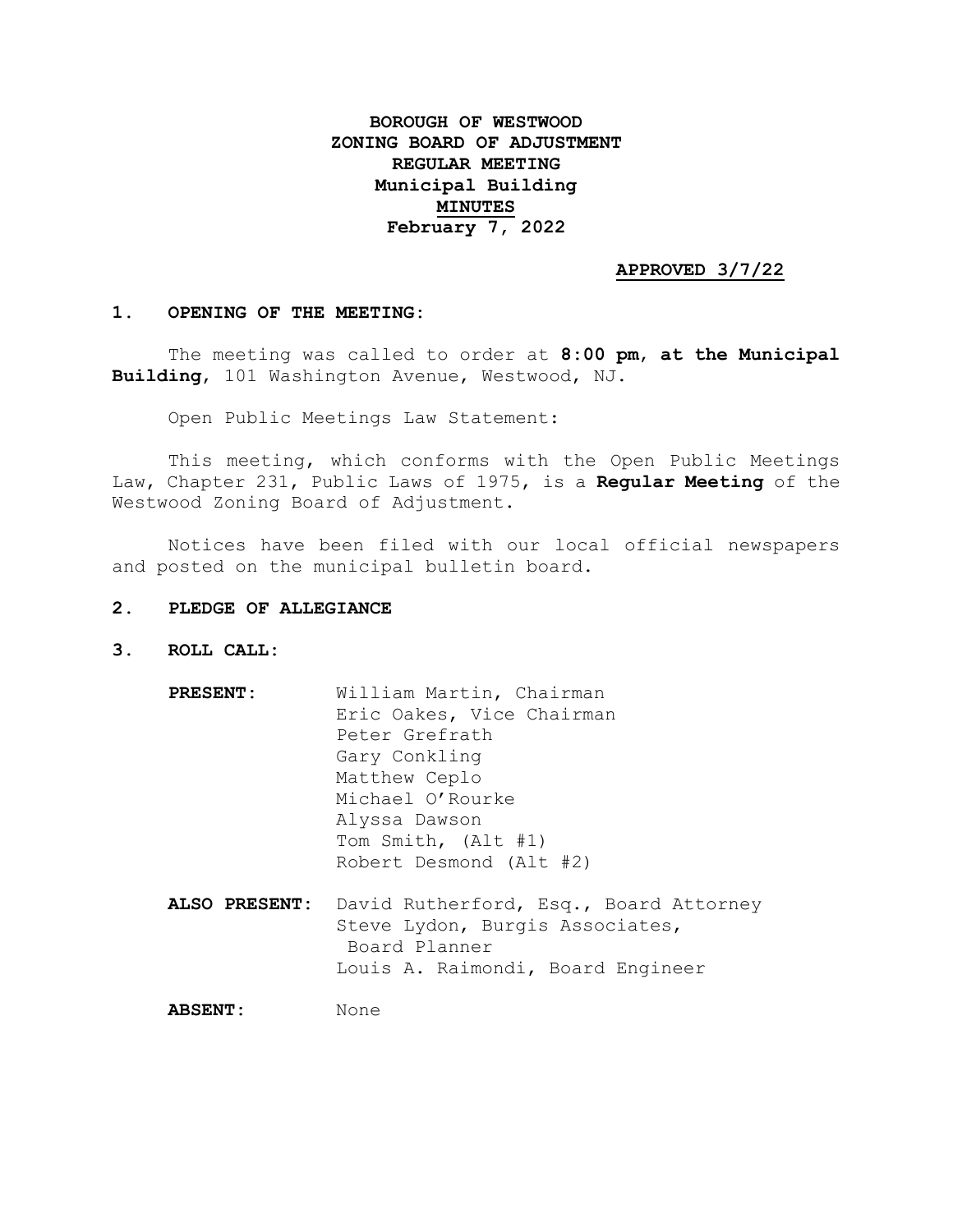(WWZB 2/7/22 Minutes)

**CLOSED SESSION:** A motion to go into Closed Session was made by Eric Oakes, seconded by Peter Grefrath and carried. The Board went into Closed Session at 8:05 pm to discuss pending litigation.

**RETURN TO OPEN SESSION:** A motion to return to Open Session was made by Eric Oakes, seconded by Peter Grefrath and carried. The Board returned to Open Session at 8:35.

**SPECIAL MEETING DATE 3/21/22:** A motion to approve a Special Meeting date of 3/21/22 was made by Eric Oakes, seconded by Gary Conkling and carried unanimously.

**4. MINUTES:** The Minutes of the **1/10/22 meeting were approved** on motion made by Eric Oakes, seconded by Gary Conkling and carried unanimously.

- **5. CORRESPONDENCE:** None
- **6. VOUCHERS:** None
- **7. RESOLUTIONS:**

**1. Resolution appointing Kathryn Gregory as Alternate Planner on an "as needed" basis for the year 2022 -** Board Attorney Rutherford read the Resolution of Approval into the record. There were no questions, comments or discussions. A motion for approval was made by Alyssa Dawson and seconded by Eric Oakes. On roll call vote, Eric Oakes, Gary Conkling, Peter Grefrath, Alyssa Dawson, Michael O'Rourke, Tom Smith and William Martin voted yes.

#### **8. PENDING NEW BUSINESS:**

**1. Santa, 21 Adams Ave – "C" Variance for Setback to Inground Pool –** Carried to next meeting on 3/7/22;

## **9. VARIANCES, SUBDIVISIONS AND/OR SITE PLANS, APPEALS, INTERPRETATIONS:** SWEARING IN OF BOARD PROFESSIONALS FOR PUBLIC HEARINGS **The Board Professionals were sworn in.**

**1. Walsh, 196 Sand Road, Bulk variances for a deck which was constructed without permits – The dwelling already had a nonconforming rear yard setback of 20' -** Not heard; carried to 4/4/22;

**2. Solares, 8 Berdais Court - C Variances; Roof top deck at the third floor, parking for five (5) bedrooms -** Board Attorney Rutherford reviewed the Notice and Publication documents and found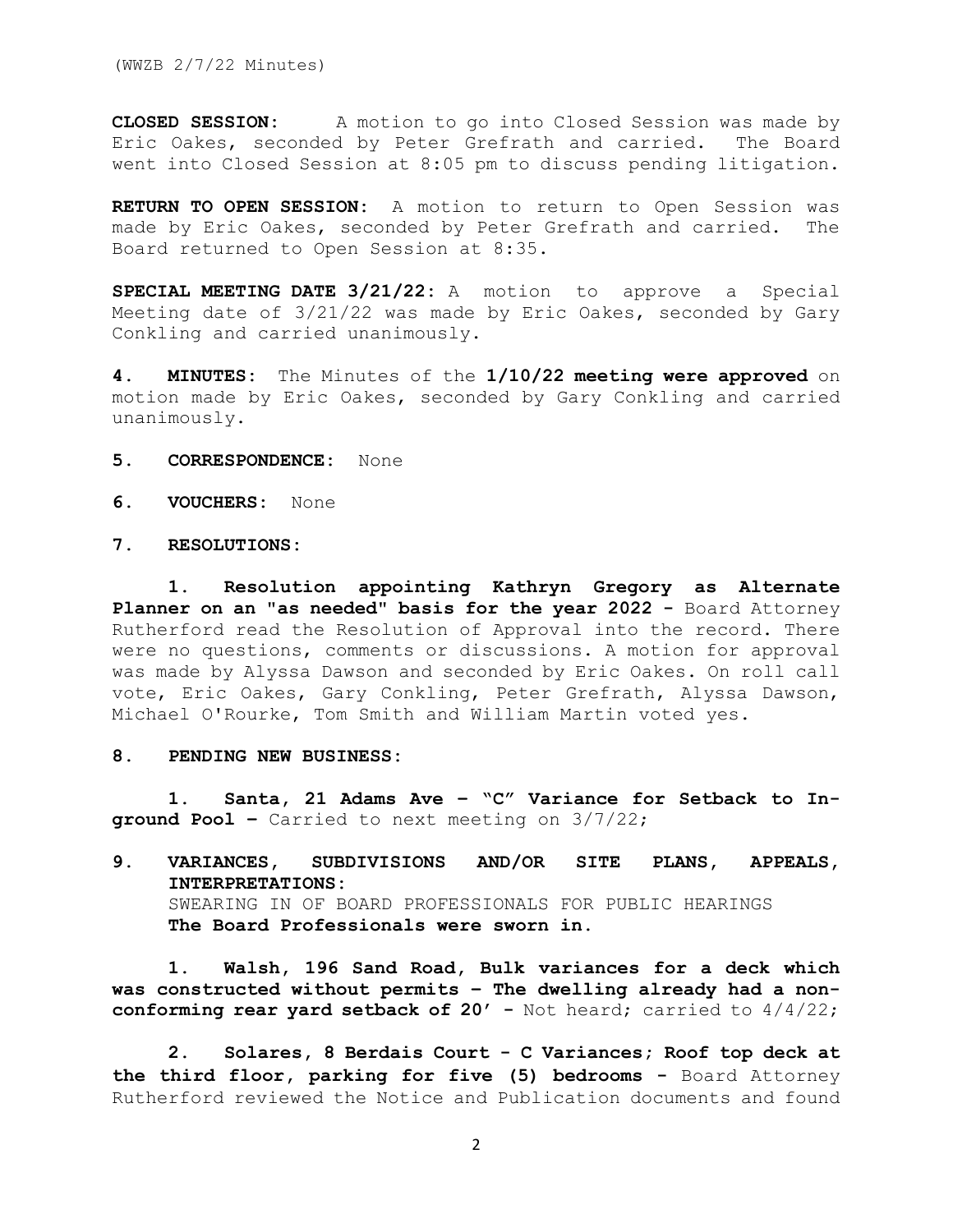them to be in order. Bianca Pereiras, Esq. represented the applicant. Manuel J. Pereiras, AIA was applicant's NJ licensed architect. It waws noted there was no conflict of interest. Mr. Pereira was sworn in, qualified and accepted. His architectural plan was last revised to 11/29/21. The lot is oversized. They meet the requirements of the width, but not the depth due to the meandering front line. They are reducing the lot coverage by demolishing decks and steps. The main entry of the house was previously protruding into the front yard setback, and they are now putting it into the center with a portico and beautiful facade. They are improving the side yard setbacks on both sides, thereby improving the conditions on the site significantly. In the basement there is a large family room. The garage does not fit a full-size car due to a mud room and full-size closets. The foyer is awkward, and the rest of the first floor is divided in small pieces. The master bedroom is on the attic floor with bedrooms on the second floor. They revised the garage to fit two cars and redesigned the first floor creating more space within and a home office. The second floor has four bedrooms for each of the four children, by building it on top of the garage. Stairs lead to the master bedroom in the attic. Mr. Pereira showed the elevations and exterior. There will be one garage door. A terrace off the master bedroom was created. The roof line was dropped down, reducing the overall height of the building. A colored rendition of the finished home was shown.

Mr. Pereira reviewed the variances. The front yard setback gets cut, so there is an existing conditions variance, and they are thereby expanding on an existing non-conformity. They are expanding the bedrooms. They are expanding on a parking variance. The garage only serves two vehicles where three are required, which triggers a variance, since the number of bedrooms are being increased to five. They are at the end of a cul-de-sac that serves just three homes. They have room to park an additional two vehicles on the driveway, which was done for many years. A variance is required for the number of stories, where 2.5 are required and three are proposed.

Mr. Lydon reviewed his report dated 12/1/21 and the variances stated. His initial report was dated 11/2/21 He reviewed the parking variance and the ordinance regarding the attic/third floor. The definition for attic is unimproved space. The three variances are for: three stories vs. 2.5 required, parking-three spaces are needed for five bedrooms and pre-existing front yard

3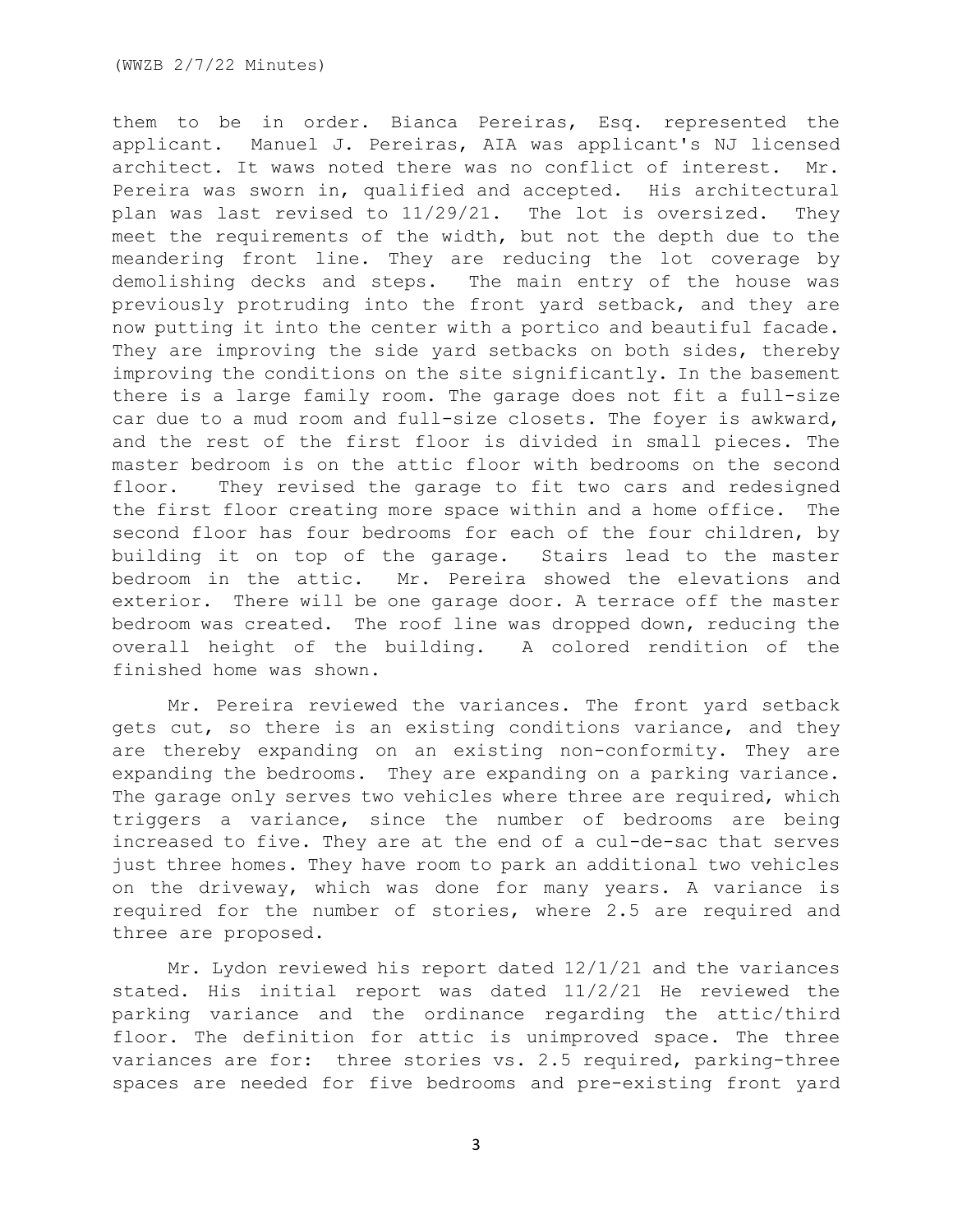setback where 6.5' exists and 22' is required. There is a preexisting, non-conforming minimal lot depth that is not changing.

Mr. Lydon asked about the fencing. Mr. Raimondi asked if the fence in the right of way would be removed, and the response was yes. Chairman Martin had questions on the plans and upper story per the building code. The habitable level of the upper story will be 33% of the habitable area of the second floor. The sidewalk will remain as is. They could get two vehicles on the driveway, and the garage will remain usable for parking cars. Mr. Raimondi asked if there was an outside walkway from the rear to front of the house existing the garage. There was none. They could walk through the garage. They are well within the impervious coverage, Mr. Lydon commented. There were no further questions by the Board and none from the public. Applicant had no further witnesses. No interested parties came forward to address the Board.

Board discussion followed, with positive comments given. There were no further questions, comments or discussions. A motion for approval was made by Eric Oakes with the conditions as stated, and seconded by Gary Conkling. Mr. Rutherford reviewed the conditions as stated. On roll call vote, Eric Oakes, Gary Conkling, Peter Grefrath, Alyssa Dawson, Michael O'Rourke, Tom Smith, and William Martin voted yes.

**3. Cruz, 73 Harding - Bulk Variances for a one-story rear addition and driveway expansion (driveway was completed without a permit); Property is in the AE flood zone –** Scheduled for 3/7/22 with no further notice and time extension granted.

**4. Cooper, 34 Clairmont- Bulk variances - Side yard and combined side yard setback variances –** Still incomplete; Carried to 3/7/22;

**5. KLR 565 LLC, 561-565-Broadway – Seven (7) unit apartment complex, D & C variances, lot consolidation and site plan -** Still incomplete; Carried to the Special Meeting on 3/21/22;

**6. Hodges, 44 Second Ave - C Variances for a rear addition and deck -** John A. Conte, Jr. represented the applicant. Board Attorney Rutherford reviewed the Notice and Publication documents and found them to be in order. Mr. Conte presented the application. The application was for a first floor, rear family room, second floor expansion and deck. There are two, pre-existing, nonconforming variances,

4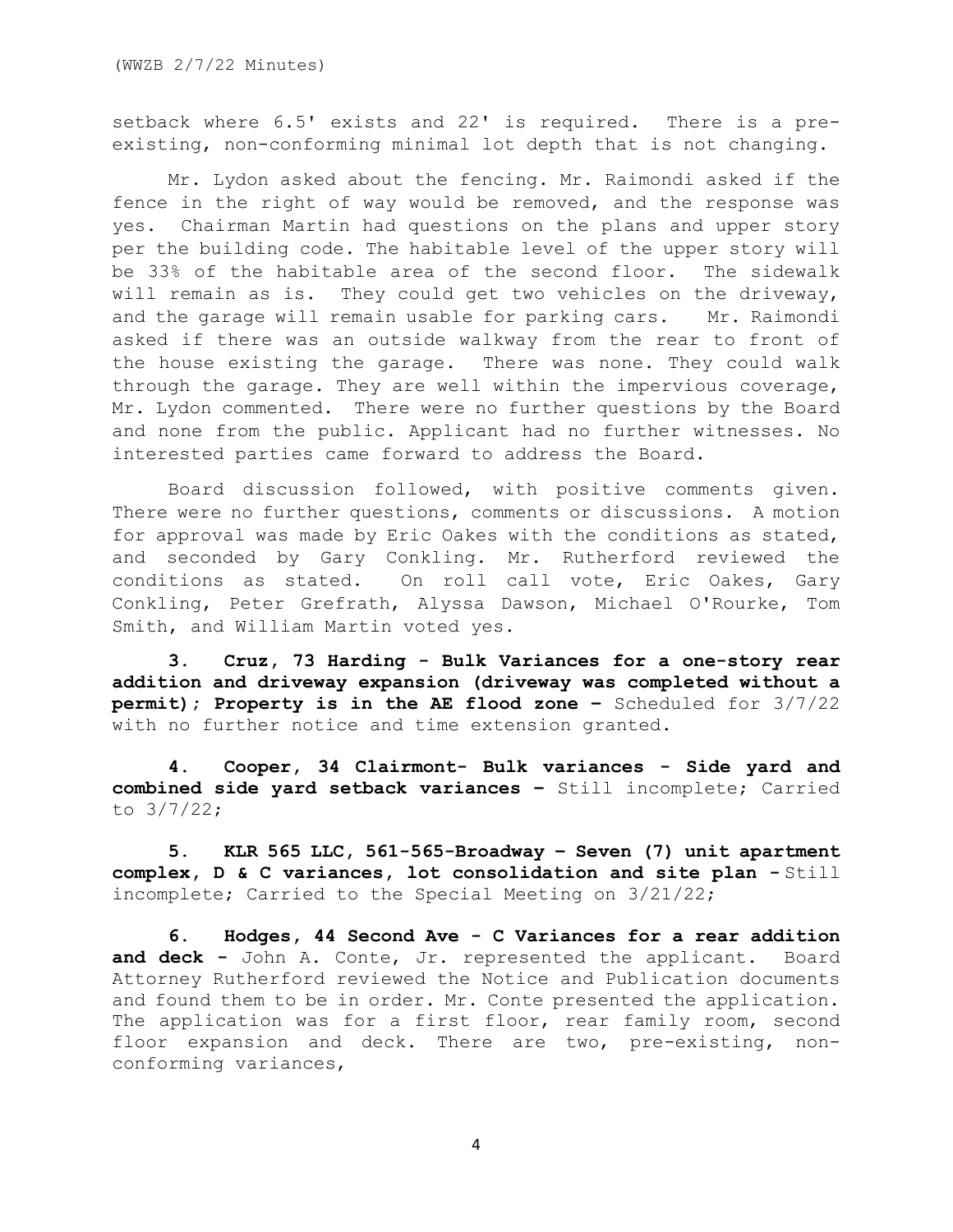Joseph J. Bruno, licensed NJ Architect, was sworn in and accepted having appeared before the Board on numerous occasions previously. His plan was 10/8/21, revised to 1/24/22, and marked A1. He described the home as a typical colonial-style home. The proposed addition is to provide a family room, a porch leading to the yard, and on the second floor a master bedroom, bath and closet. Below the family room will be a game room in the basement. They will maintain the Dutch Colonial style of architecture. As for building coverage, 22% is required, and they are proposing 24.2%. Variances are needed for building and impervious coverages. Impervious coverage is 40% existing and 45/8% proposed There is going to be a stormwater management system, where currently there is none. This will have a positive impact as to water runoff. The addition being in the rear does not pose any harm to the zone plan or neighborhood. Mr. Bruno commented it is a sensible addition; they are not trying to overtake the lot. They just need extra space for the family. There were no further comments by Mr. Bruno.

Board questions followed. Mr. Lydon asked about setbacks, particularly the generous rear yard setback in conjunction with the negative criteria. He commented the rear yard setback is excessive and the side yards as well. There is sufficient air, light and open space, which the application provides. Mr. Raimondi confirmed the drainage is satisfactory. Chairman Martin had questions and commented the lot is long and narrow justifies the house being set back. The drainage is a positive. It is a beautiful neighborhood.

There were no further questions by the Board and none from the public. Applicant had no further witnesses. Jaymee Hodges, 40 Second Avenue, Westwood came forward to address the Board and was sworn in. He is also Chairman of the Planning Board, and William Martin was a Class II Member. Mr. Hodges gave positive comments, stating this is another improvement to the neighborhood and thanked the Board for its consideration. Mr. Conte gave positive closing comments in closing.

Board discussion followed, with positive comments given. There were no further questions, comments or discussions. A motion for approval was made by Eric Oakes with the conditions as stated, and seconded by Alyssa Dawson. Mr. Rutherford reviewed the conditions. On roll call vote, Eric Oakes, Gary Conkling, Peter Grefrath, Alyssa Dawson, Michael O'Rourke, Tom Smith, and William Martin voted yes.

**7. Kathy Drake, 177 Woodland Avenue Request for Extension of Time for Approvals** - Not heard; carried to 3/7/22;